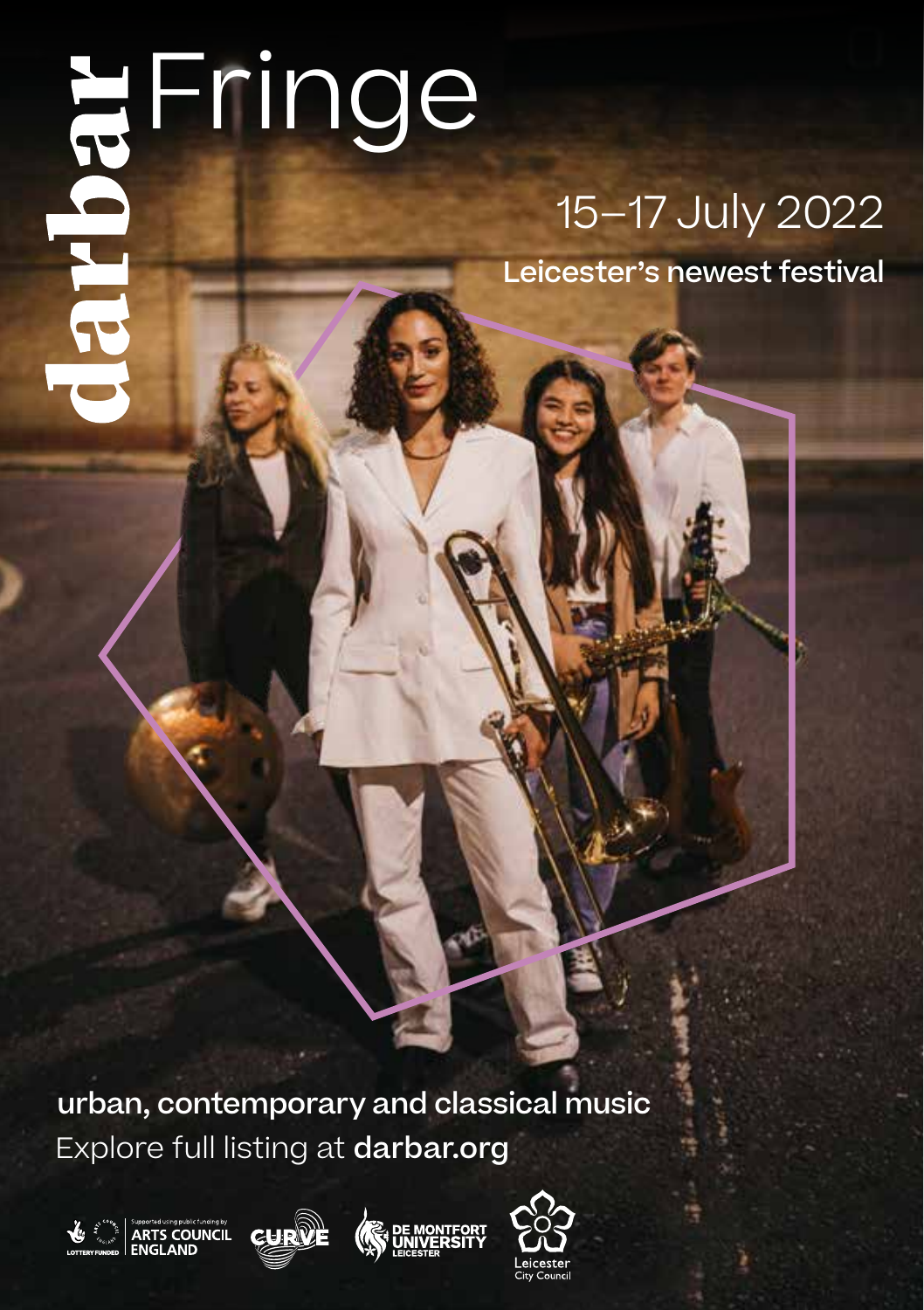## Welcome

We are thrilled that this is Darbar Fringe's third year. Our urban, contemporary and classical festival celebrates the cultural relationship between the UK and the Indian subcontinent and explores the many creative influences generated by our shared and evolving history.

At Darbar Fringe, we just want to celebrate music for what it is. We want to break away from pigeonholing and acknowledge our interconnectedness

# Afterglow

#### **Friday, 15 July, 19:00 £10, £20, 15% off for Curve Members**

What do a singer/songwriter/composer, urban visual creative, a rap artist, Indian classical violinist and an urban hang drum player have in common? Five innovative artists share a new piece of work following a five-day residency to connect urban, contemporary and classical forms and create a distinctive new sound. Featuring Nicki Wells (contemporary vocals), Ragini Shankar (Indian classical violinist), Helms DNV (rap artist), Daniel Waples (urban hang drum) and Sukhpal Bhogal (contemporary creative video editor).

and interdependence as a community—to celebrate the ability of music to bring out the best in humanity.

Because sharing great music is like sharing food. It transcends all boundaries. Come to be thrilled, to discover and to explore.



Buy Tickets at darbar.org or call 0116 242 3595 **1 TICKET** = **1 TREE**



Disclaimer: Information in this brochure is correct at the time of going to print. Darbar is not responsible for unforeseen circumstances that result in changes to the published programme. All photos licensed to or are copyright of Darbar Arts Culture Heritage Trust.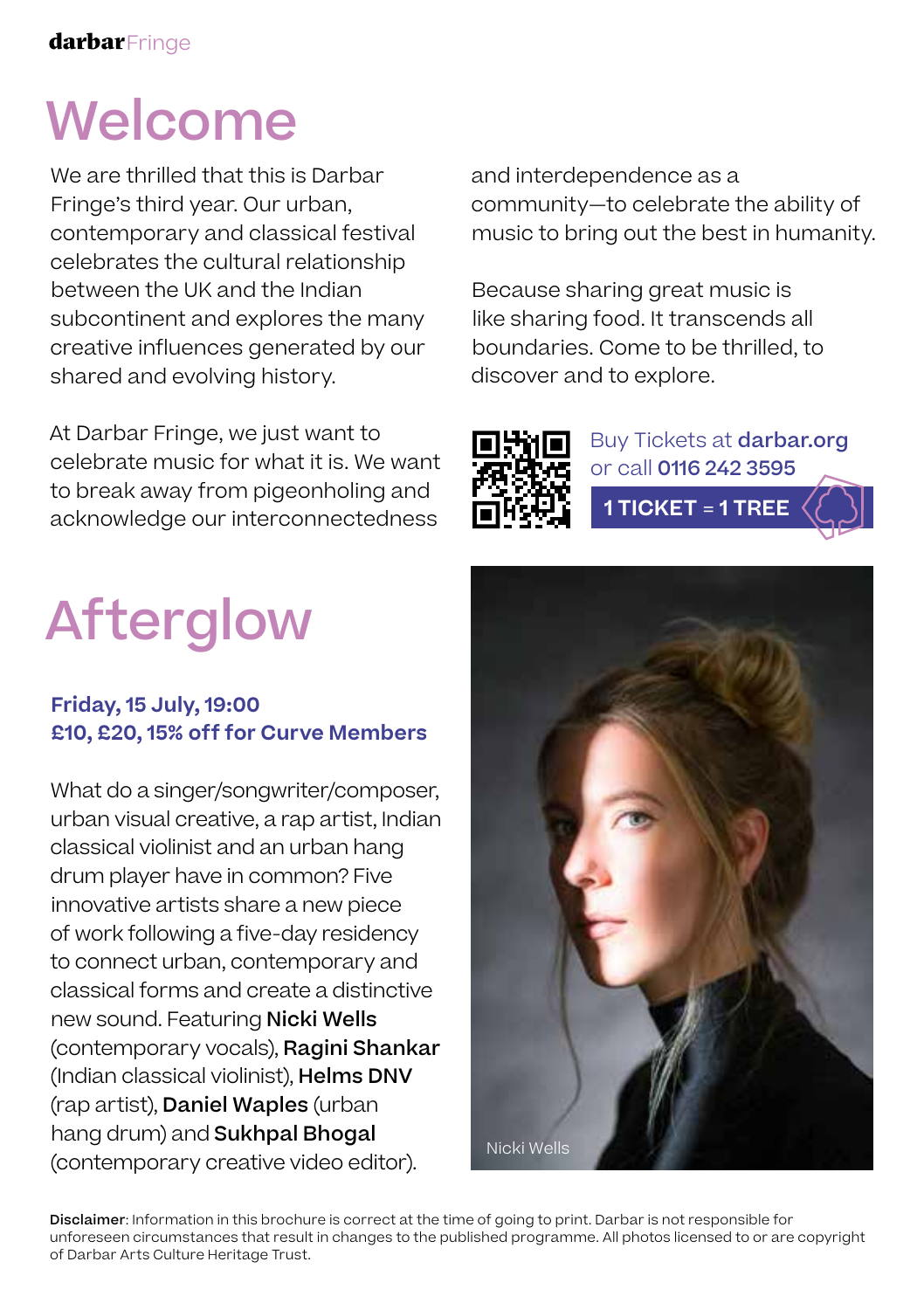

## **Colectiva**

**Saturday, 16 July, 19:00 £10, £20, 15% off for Curve Members**

Colectiva explore the spaces between Afro-Latin music and Jazz while reflecting on themes of sisterhood and female empowerment. Blending wild horn lines with Afro-Latin groove and experimental textures, Colectiva's thoughtful arrangements are rooted in the sounds of Africa, Latin America and the diaspora, creating a genre the group have affectionately dubbed jazz tropicaliente, or hot-tropical-jazz.

## Anomaly by Jasdeep Degun

#### **Sunday, 17 July, 18.30 £10, £20, 15% off for Curve Members**

Jasdeep Degun's debut album Anomaly showcases an almost preternatural musicality, a way with technique, improvisation, composition and collaboration that will dazzle purists and newcomers alike. Mentored by Nitin Sawhney, the album's tracks range from inspired sitar solos to orchestral cinematic journeying.

'Anomaly is my way of shining a light on Indian classical music, on the music that comes naturally to me as a product of my surroundings as well as my training' Jasdeep Degun



darbar.org